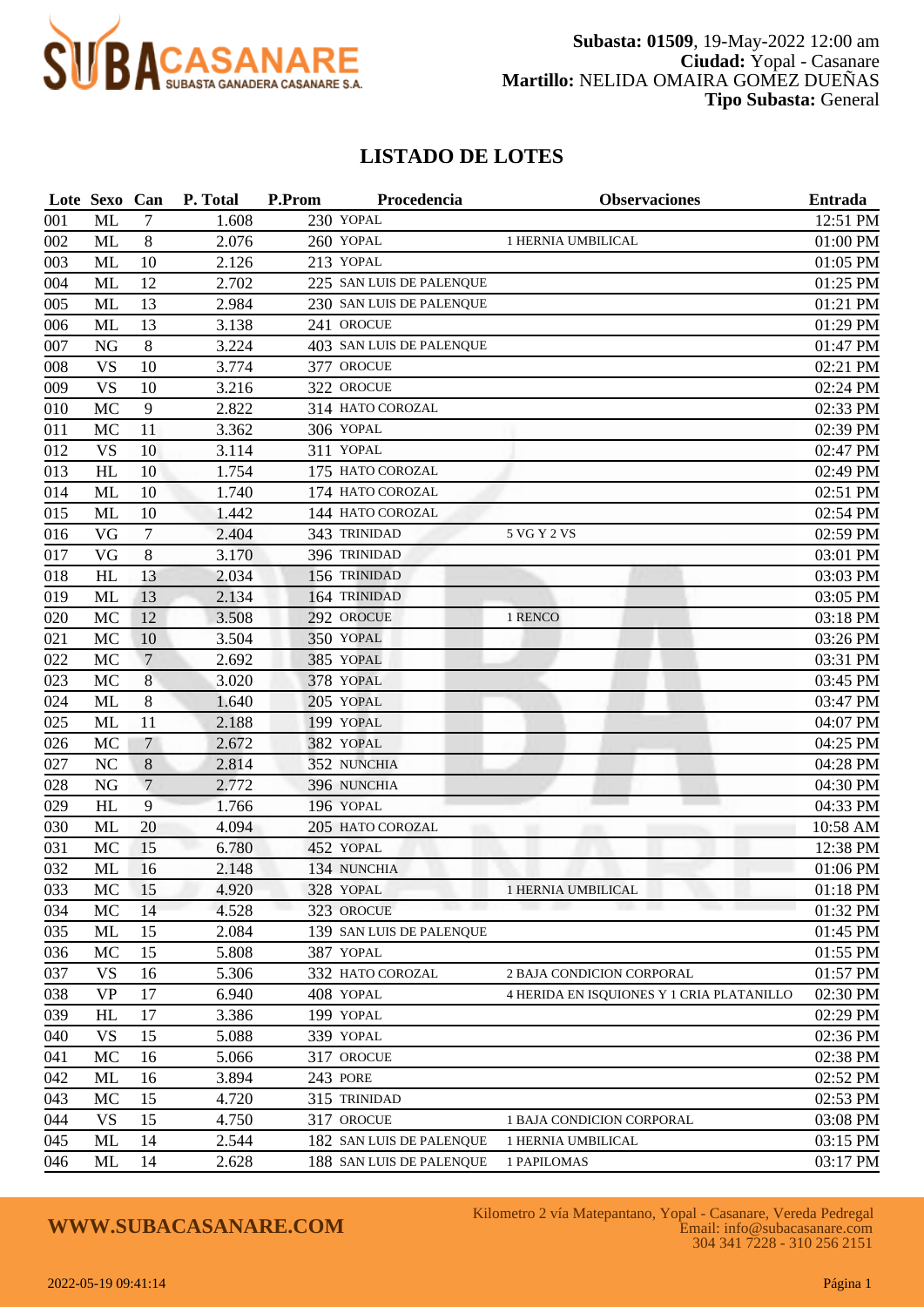

|     | Lote Sexo Can |                 | P. Total | P.Prom | Procedencia                  | <b>Observaciones</b>                                        | <b>Entrada</b> |
|-----|---------------|-----------------|----------|--------|------------------------------|-------------------------------------------------------------|----------------|
| 047 | <b>VS</b>     | 15              | 4.812    |        | 321 YOPAL                    | 1 BAJA CONDICION CORPORAL                                   | 03:22 PM       |
| 048 | MC            | 17              | 5.754    |        | 338 OROCUE                   |                                                             | 03:19 PM       |
| 049 | <b>VS</b>     | 15              | 4.786    |        | 319 YOPAL                    |                                                             | 03:26 PM       |
| 050 | <b>VS</b>     | 14              | 4.588    |        | 328 YOPAL                    | 1 FRACTURA VIEJA MANO IZQUIERDA                             | 03:30 PM       |
| 051 | <b>VS</b>     | 14              | 4.582    |        | 327 YOPAL                    |                                                             | 03:34 PM       |
| 052 | MC            | 15              | 5.284    |        | 352 OROCUE                   |                                                             | 03:33 PM       |
| 053 | <b>VS</b>     | 15              | 4.754    |        | 317 YOPAL                    |                                                             | 03:40 PM       |
| 054 | MC            | 17              | 6.212    |        | 365 YOPAL                    |                                                             | 03:43 PM       |
| 055 | <b>VS</b>     | 15              | 4.622    |        | 308 YOPAL                    |                                                             | 03:44 PM       |
| 056 | <b>VS</b>     | 14              | 4.422    |        | 316 YOPAL                    |                                                             | 03:48 PM       |
| 057 | MC            | 15              | 5.248    |        | 350 YOPAL                    |                                                             | 03:49 PM       |
| 058 | MC            | 15              | 5.158    |        | 344 YOPAL                    | 1 INFLAMACION MANO DERECHA                                  | 03:52 PM       |
| 059 | MG            | 15              | 7.914    |        | 528 YOPAL                    |                                                             | 04:01 PM       |
| 060 | ML            | 21              | 4.602    |        | 219 YOPAL                    |                                                             | 04:03 PM       |
| 061 | <b>VS</b>     | 16              | 4.152    |        | 260 PAZ DE ARIPORO           |                                                             | 04:05 PM       |
| 062 | <b>VS</b>     | 15              | 5.184    |        | 346 PAZ DE ARIPORO           |                                                             | 04:13 PM       |
| 063 | <b>VS</b>     | 15              | 5.276    |        | 352 PAZ DE ARIPORO           |                                                             | 04:17 PM       |
| 064 | <b>VS</b>     | 16              | 5.188    |        | 324 PAZ DE ARIPORO           | 4 BAJA CONDICION CORPORAL / 1<br>INFLAMACION PATA IZQUIERDA | 04:18 PM       |
| 065 | MG            | 15              | 7.976    |        | 532 YOPAL                    | 1 PREPUCIO INFLAMADO                                        | 04:21 PM       |
| 066 | NC            | 14              | 3.740    |        | 267 YOPAL                    |                                                             | 04:22 PM       |
| 067 | MC            | 14              | 5.272    |        | 377 NUNCHIA                  |                                                             | 04:36 PM       |
| 068 | <b>VP</b>     | 11              | 4.524    |        | 411 YOPAL                    |                                                             | 04:40 PM       |
| 069 | ML            | 18              | 2.288    |        | 127 SAN LUIS DE PALENQUE     | <b>BRANGUS</b>                                              | 04:39 PM       |
| 070 | MG            | 15              | 7.988    |        | 533 YOPAL                    |                                                             | 04:47 PM       |
| 071 | VG            | 9               | 3.760    |        | 418 PAZ DE ARIPORO           |                                                             | 04:35 PM       |
| 072 | VG            | 7               | 2.688    |        | 384 PAZ DE ARIPORO           |                                                             | 04:37 PM       |
| 073 | ML            | 17              | 3.166    |        | 186 SAN LUIS DE PALENQUE     | <b>BRANGUS / 1 HERNIA UMBILICAL</b>                         | 04:55 PM       |
| 074 | ML            | 16              | 2.548    |        | 159 SAN LUIS DE PALENQUE     | <b>BRANGUS</b>                                              | 04:53 PM       |
| 075 | MG            | 15              | 8.198    |        | 547 YOPAL                    |                                                             | 04:53 PM       |
| 076 | HL            | 22              | 3.306    |        | 150 YOPAL                    | 2 HERNIA UMBILICAL / 1 FRACTURA VIEJA<br>PATA DERECHA       | 04:58 PM       |
| 077 | ML            | 8               | 1.348    |        | 168 YOPAL                    | 1 HERNIA UMBILICAL                                          | 05:07 PM       |
| 078 | $\rm MC$      | $6\phantom{.}6$ | 2.860    |        | 477 YOPAL                    |                                                             | 04:58 PM       |
| 079 | <b>MG</b>     | 7               | 3.296    |        | 471 YOPAL                    |                                                             | 05:01 PM       |
| 080 | ML            | 9               | 1.424    |        | 158 YOPAL                    |                                                             | 05:08 PM       |
| 081 | HL            | $\,8\,$         | 1.290    |        | 161 YOPAL                    | <b>1 HERNIA UMBILICAL</b>                                   | 05:11 PM       |
| 082 | HL            | 6               | 1.160    |        | 193 YOPAL                    | 1 BAJA CONDICION CORPORAL                                   | 05:14 PM       |
| 083 | MC            | 13              | 4.084    |        | 314 YOPAL                    |                                                             | 05:03 PM       |
| 084 | HL            | 15              | 2.280    |        | 152 OROCUE                   | 1 HERNIA UMBILICAL                                          | 05:17 PM       |
| 085 | ML            | 10              | 2.236    |        | 224 YOPAL                    | <b>NEROLE</b>                                               | 05:20 PM       |
| 086 | NC            | 17              | 3.352    |        | 197 OROCUE                   |                                                             | 05:57 PM       |
| 087 | <b>NC</b>     | 10              | 1.612    |        | 161 OROCUE                   | 1 ONFALITIS                                                 | 06:00 PM       |
| 088 | NC            | 21              | 4.794    |        | 228 OROCUE                   | 1 MANCA                                                     | 06:03 PM       |
| 089 | ML            | 18              | 2.184    |        | 121 OROCUE                   |                                                             | 06:08 PM       |
| 090 | <b>VS</b>     | 12              | 3.654    | 304    | TRINIDAD(BOCAS DEL<br>PAUTO) |                                                             | 06:02 PM       |
| 091 | NC            | 15              | 3.324    |        | 222 OROCUE                   |                                                             | 06:07 PM       |
| 092 | <b>VS</b>     | 15              | 4.782    | 319    | TRINIDAD(BOCAS DEL<br>PAUTO) |                                                             | 06:11 PM       |

# **WWW.SUBACASANARE.COM**